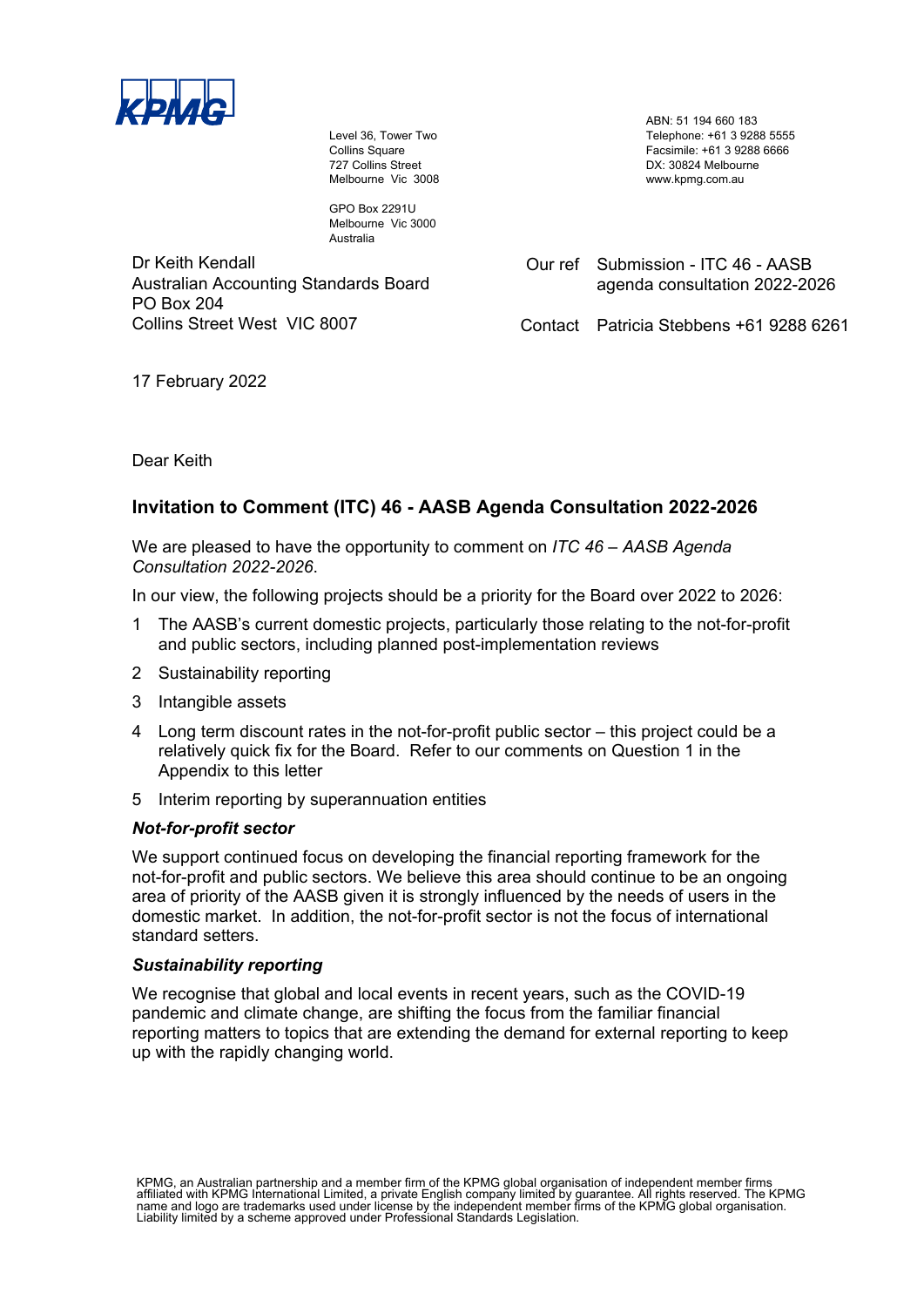

We believe that sustainability reporting should be given priority focus within the AASB's agenda. We see sustainability reporting as a significant challenge for businesses and the reporting community in the short to medium term, heightened by the events of COP 26 and the announcement of the International Sustainability Standards Board (ISSB).

We believe that globally consistent sustainability reporting disclosures are imperative to the success of this initiative. As such, we strongly recommend the AASB uses the ISSB standards for sustainability reporting, similar to the setting of accounting and external reporting standards where the AASB sets standards that maintain IFRS compliance. We encourage the AASB to engage early with the subject matter and obtain local stakeholder feedback as soon as possible. We believe there is a greater scope for the AASB to influence the global standards the earlier feedback and observations are provided to the ISSB.

This is consistent with our support of the AASB's proposed position set out in ITC 48 *Extended External Reporting* for entities to voluntarily adopt the Taskforce on Climaterelated Financial Disclosures (TCFD) framework when disclosing the impacts of climate-related risks and opportunities. However, we see this endorsement as a temporary domestic measure with the longer-term objective of adopting a set of global standards on sustainability reporting. Given the announcement of the ISSB, the ISSB is best equipped to develop the standards on this topic for adoption internationally.

Given the specialised nature of this topic, we recommend that the AASB ensure it has access to qualified specialists to enable it to research and respond to the rapid changes anticipated to develop in this area. As has already been seen, international developments and progress has been swift and significant. Resources and the projects undertaken will need to be efficiently and effectively targeted to areas where they are relevant to Australia, and where Australia can have an impact to the international standard setting process.

Furthermore, there is a strong linkage between remuneration reporting, service performance reporting in the not-for-profit sectors and tax transparency disclosures to the sustainability reporting framework. For example, organisations are beginning to incorporate climate considerations into executives' remuneration incentive programs. Service performance reporting and tax transparency disclosures lean themselves into social reporting within the sustainability reporting framework. We believe an active project on sustainability reporting will inevitably require research to enable further development in these three areas to meet the changing requirements of a modern user of corporate reporting.

## *Intangible assets*

We support the review of IAS 38 *Intangible Assets* by the International Accounting Standards Board (IASB Board) and consider that the AASB should prioritise relevant research so that it can influence and inform the global project.

IAS 38 was one of the few standards highlighted by many stakeholders as no longer fit for purpose in response to the IASB Board's *Third Agenda Consultation*. There are an increasing number of questions both in the global and domestic markets about how to deal with new-age intangible assets and given the advancement of digitalisation, new forms of assets and transactions are being created which IAS 38 did not envisage when it was developed, for example cryptocurrencies and initial coin offerings.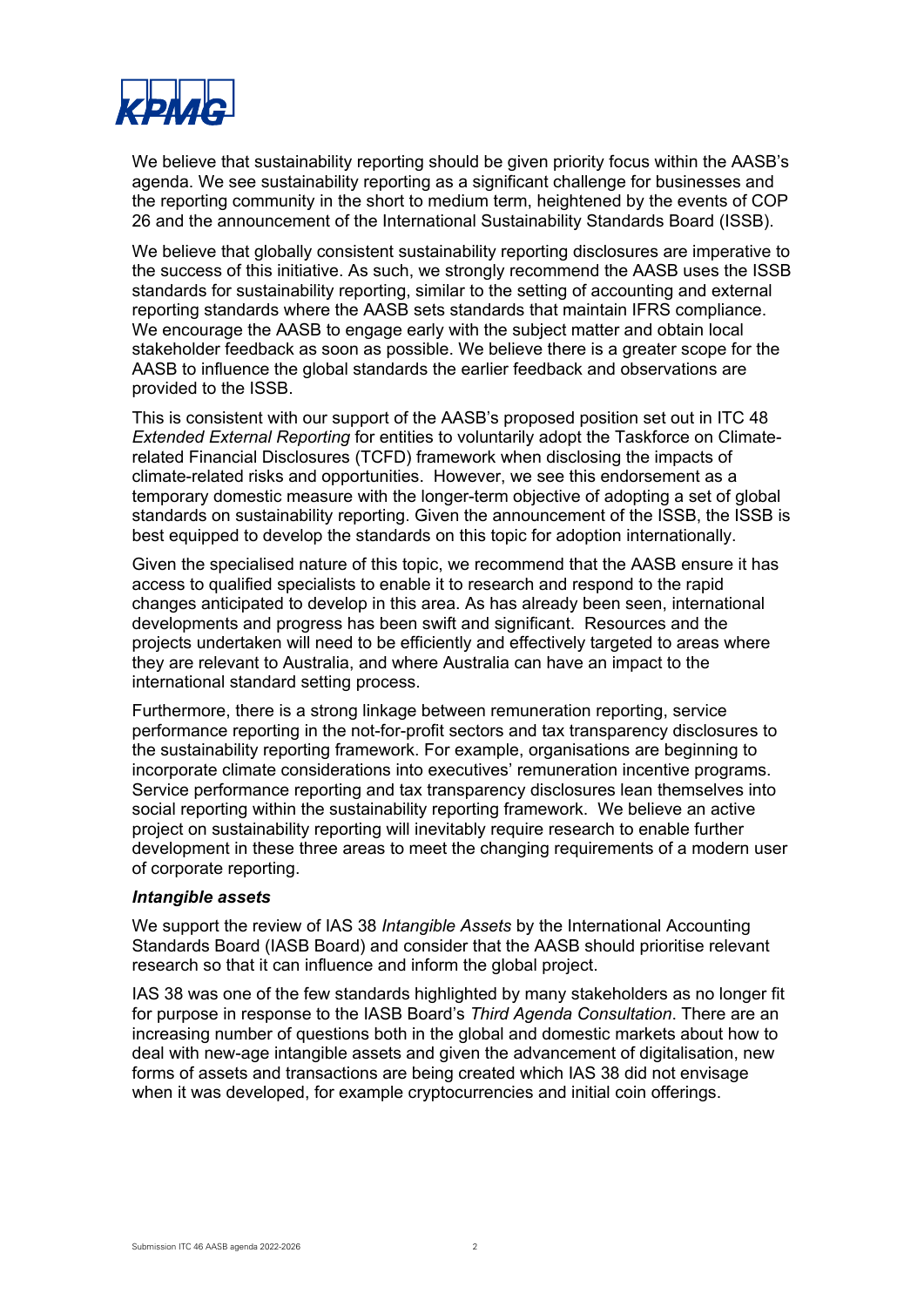

# *Interim reporting – superannuation entities*

As certain superannuation entities are imminently required to report on a half-yearly basis, urgent attention will need to be given to provide appropriate guidance on the matter. Neither AASB 134 *Interim Financial Reporting* nor AASB 1056 *Superannuation Entities* is fit for this purpose. Further context and details are included in Question 2(b) in the Appendix to this letter.

We have set out our detailed comments on the agenda priorities and responses to the specific questions in the ITC in the Appendix to this letter.

We would be pleased to discuss our comments with members of the AASB or its staff. If you wish to do so, please contact Julie Locke on (02) 6248 1190, or myself on (03) 9288 6261.

Yours sincerely

Patricia Stebbens *Partner*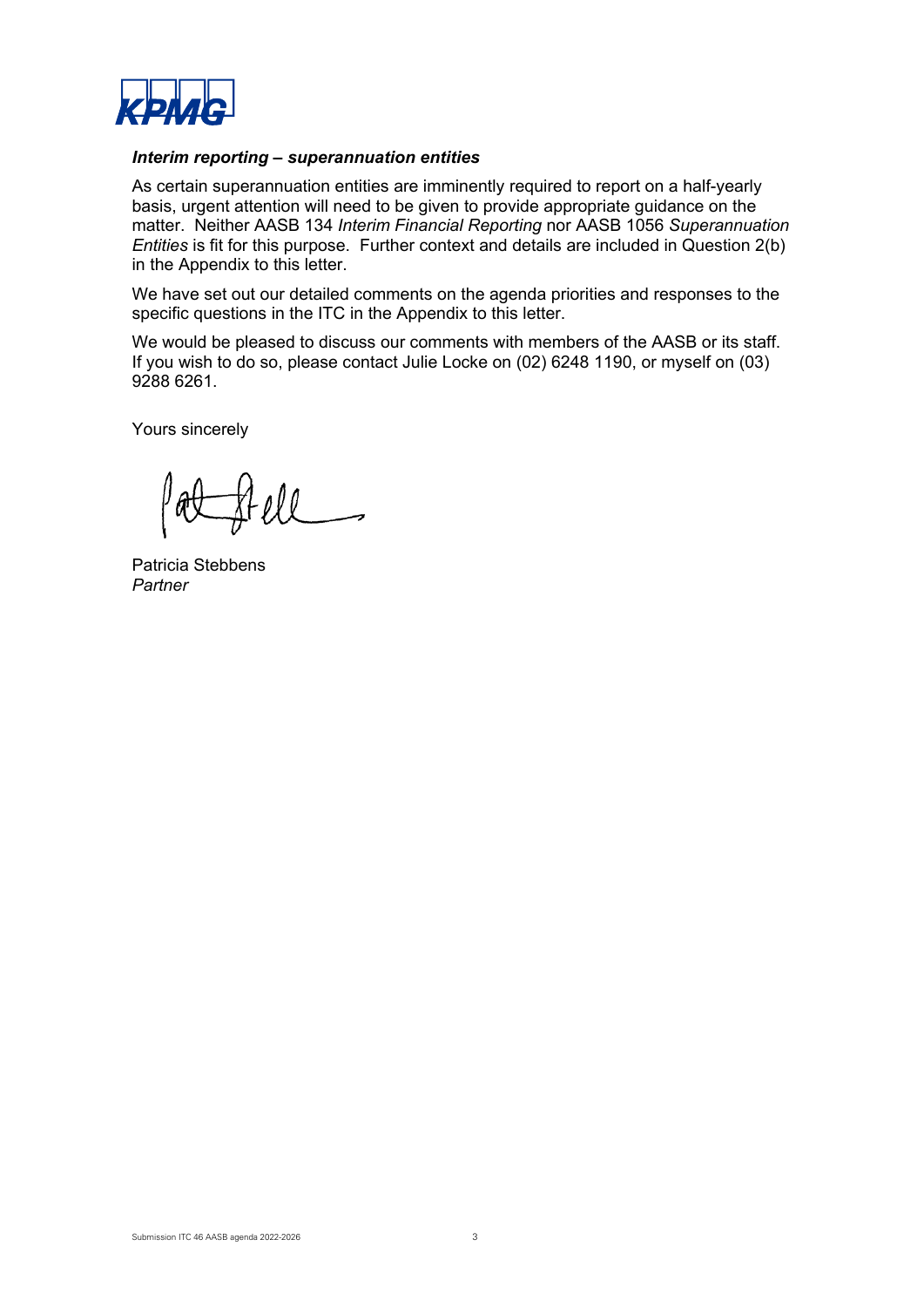

## **Appendix Question 1 – Inactive projects: Are there any inactive projects you think should be retained in the AASB 2022– 2026 work program?**

The following projects should be retained in the 2022-2026 work programs.

# *Long term discount rates*

We have seen entities in the not-for-profit public sector experience challenges when using market yields on government bonds as the spot discount rate for their postemployment benefit obligations as well as other similar provisions. We have received feedback that these discount rates are too volatile and are not reflective of how these entities manage their obligations. In some instances, these entities are creating two sets of accounts; one that uses spot discount rates and complies with accounting standards for financial statement reporting purposes, and another that uses an actuarial defined long-term forecast rate that is used for internal reporting and management of their obligations.

Consultation with stakeholders and further assessment of the impact of the volatility of spot discount rates in the public sector for defined benefits and other long-term provisions would be beneficial in addressing identified concerns. We believe this is a key area of focus given the extent of defined benefits and other long-term provisions within the public sector.

# *Remuneration reporting*

Remuneration reporting has enjoyed a period of relative stability with general understanding by users. We do believe, however, that the remuneration report could benefit from simplification of disclosures as it has in many instances become a lengthy compliance report. Consultation with relevant stakeholders to clearly identify the needs of users, and consideration of the linkages to other areas of corporate reporting, such as sustainability reporting, would be key in achieving more meaningful remuneration reporting by organisations.

With the focus on social and governance reporting within the sustainability framework, this review should occur simultaneously with the consideration of the needs of users that will enable them to better understand the strategy, objectives and outcome of the organisation. This includes the not-for-profit and public sectors. Although the not-forprofit and public sectors are not currently affected by remuneration reporting requirements to the same extent as listed corporates, any project should extend to these sectors as they represent large sectors with significant allocation of resources and accordingly users could gain valuable insight into the objectives of the organisation from remuneration reporting.

We recognise this project will require collaboration with many stakeholders and other regulators and will be resource intensive. However, we believe given the importance of this project, the skills brought by the AASB staff and Board are best placed to develop this project and to ensure a successful outcome.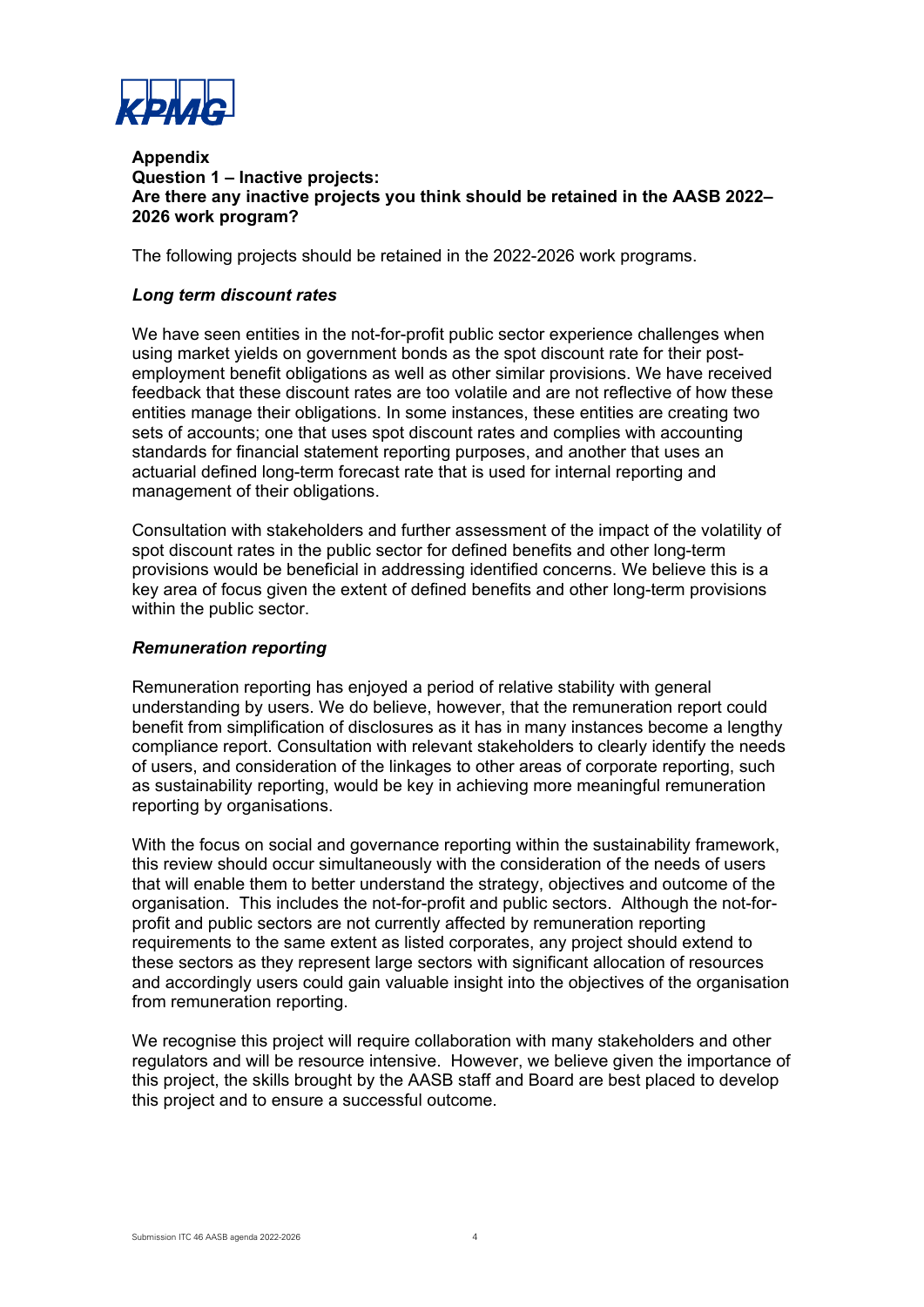

# **Question 2 – Potential projects:**

**(a) Do you agree that the AASB should add any of the proposed external reporting projects to the work program? Include any feedback as to the scope of the proposed external reporting projects.** 

#### *Sustainability reporting*

We believe that sustainability reporting should be given priority focus within the AASB's agenda for the reasons noted in our covering letter.

#### *Service performance reporting*

Linked to sustainability reporting, we support the AASB revisiting service performance reporting for not-for-profit entities. We believe that this ties in with the focus on social responsibility within an effective sustainability reporting framework.

We acknowledge the work performed by the AASB on service performance reporting and the mixed views to progress this project to-date, particularly with calls from not-for-profit entities to reduce 'red tape'. However, we recommend the AASB consult with users of this information within the not-for-profit sector, as well as preparers, to ascertain what further work and where standard disclosures would be most useful. Communicating which entities would be inscope of any service performance reporting, and whether there would a tiered level of disclosures – similar to the Australian financial reporting framework – would assist in both the level of engagement and acceptance of progressing this project.

## **(b) Are there any other projects you think the AASB should include as part of its work program for 2022–2026? Specify the scope of these projects and take into consideration the AASB's capacity for additional projects.**

We believe the AASB should include the following additional project as part of its work program.

## *Half-year interim reporting for superannuation entities*

Treasury released proposed draft legislation, *Treasury Laws Amendment (Financial Reporting and Auditing Requirements for Registrable Superannuation Entities) Bill 2021*, for consultation in August 2021 that would see certain superannuation funds prepare half-year interim financial reporting for the first time. Currently, there is no specific guidance on the format and disclosures for half-year reports in AASB 1056 *Superannuation entities*, and AASB 134 *Interim Financial Reporting* is not fit for purpose for superannuation entities. We recommend the AASB consider releasing guidance for such reporting.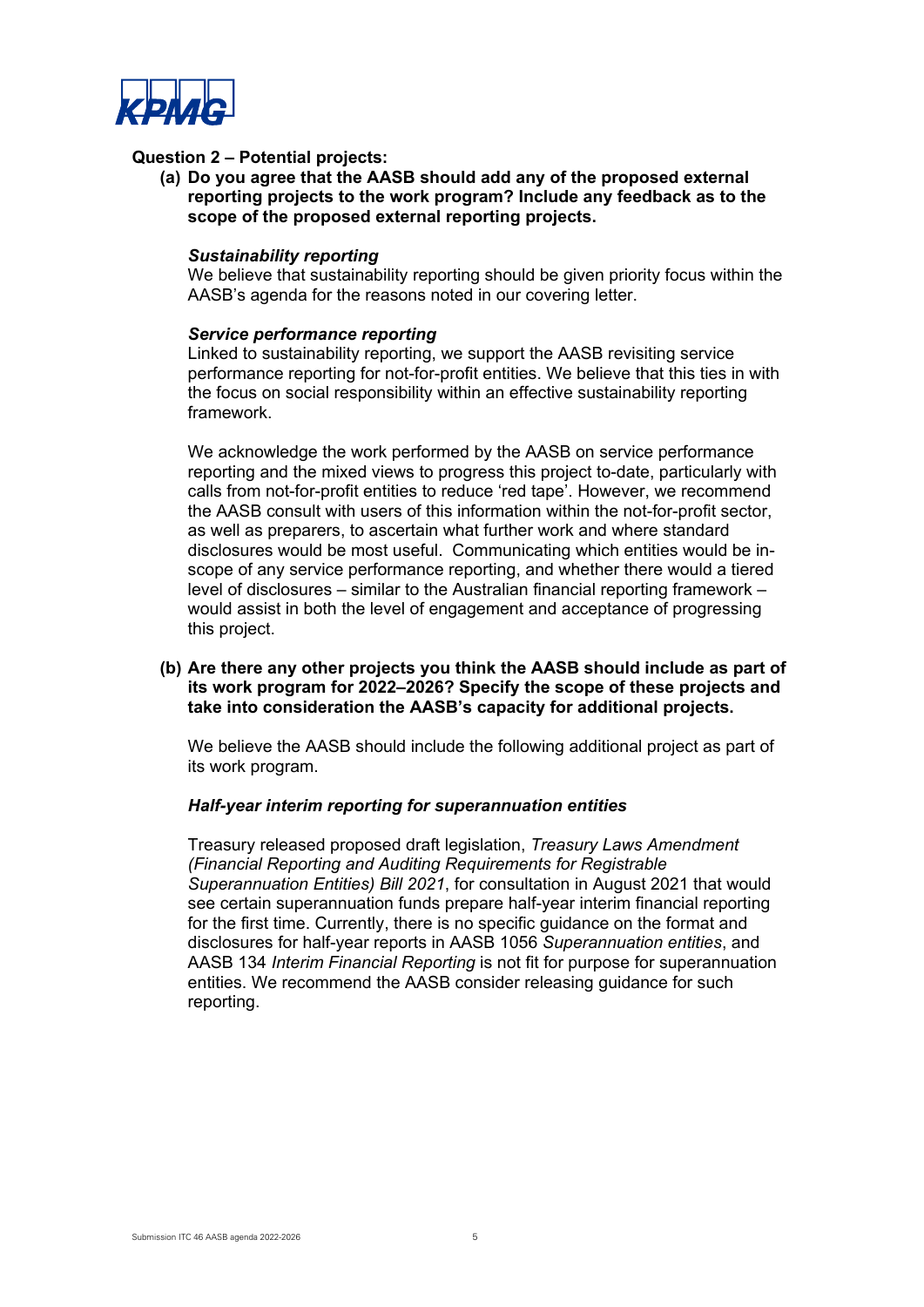

**(c) What priority would you give to each of the potential projects – high, medium or low?** 

| Project                                                       | <b>Priority</b> | <b>Reasoning for priority</b>                                                                                                                                                                                                                                                                          |
|---------------------------------------------------------------|-----------------|--------------------------------------------------------------------------------------------------------------------------------------------------------------------------------------------------------------------------------------------------------------------------------------------------------|
| Sustainability reporting                                      | High            | Significant area of focus on a global scale for<br>all stakeholders. ISSB is set to develop<br>reporting disclosures imminently and there<br>will be a limited window of opportunity to<br>provide meaningful input relating to the<br>Australian market.                                              |
| Half-year interim<br>reporting for<br>superannuation entities | High            | Legislation released in exposure draft with<br>expectation of enactment in the near future.<br>Neither AASB 134 nor AASB 1056 is fit for<br>purpose for guidance for interim reporting by<br>superannuation entities.                                                                                  |
| Service performance<br>reporting                              | <b>Medium</b>   | Linked to the social responsibility aspect of a<br>sustainability framework. We acknowledge<br>that a large part of initial developments in<br>sustainability reporting may focus on<br>environmental disclosures, however we<br>expect the social aspect of this framework will<br>closely follow.    |
| Digital financial<br>reporting                                | Low             | Considering the shifting of focus to topics that<br>are extending the demand for external<br>reporting to keep up with the rapidly changing<br>world as noted above, and given the AASB<br>only has a limited amount of resources, we<br>believe this potential project should have a<br>low priority. |

## **Question 3 – Research projects:**

**(a) Do you agree that the AASB should add any of the proposed research projects to the work program?** 

## *Intangible assets: recognition and measurement*

We support the review of this standard internationally and urge the AASB to conduct relevant research so that it can actively participate in these developments, ensuring that the needs of the Australian markets are included for consideration in the global project.

#### *AASB 112* **Income Taxes** *and tax transparency disclosures*

We support further research regarding tax disclosures in Australia. As outlined above, we expect tax transparency will form part of the sustainability reporting journey. With greater prominence given to tax transparency by the Australian Taxation Office (ATO) in recent years, we recommend the AASB engage with the ATO and the Board of Taxation to understand their intentions and areas of focus in relation to tax transparency before recommencing any research in this area, as key issues may already be on their project agendas. Any research project should be focused on areas relevant to the remit of the AASB and not generic or duplicative to projects of other stakeholders.